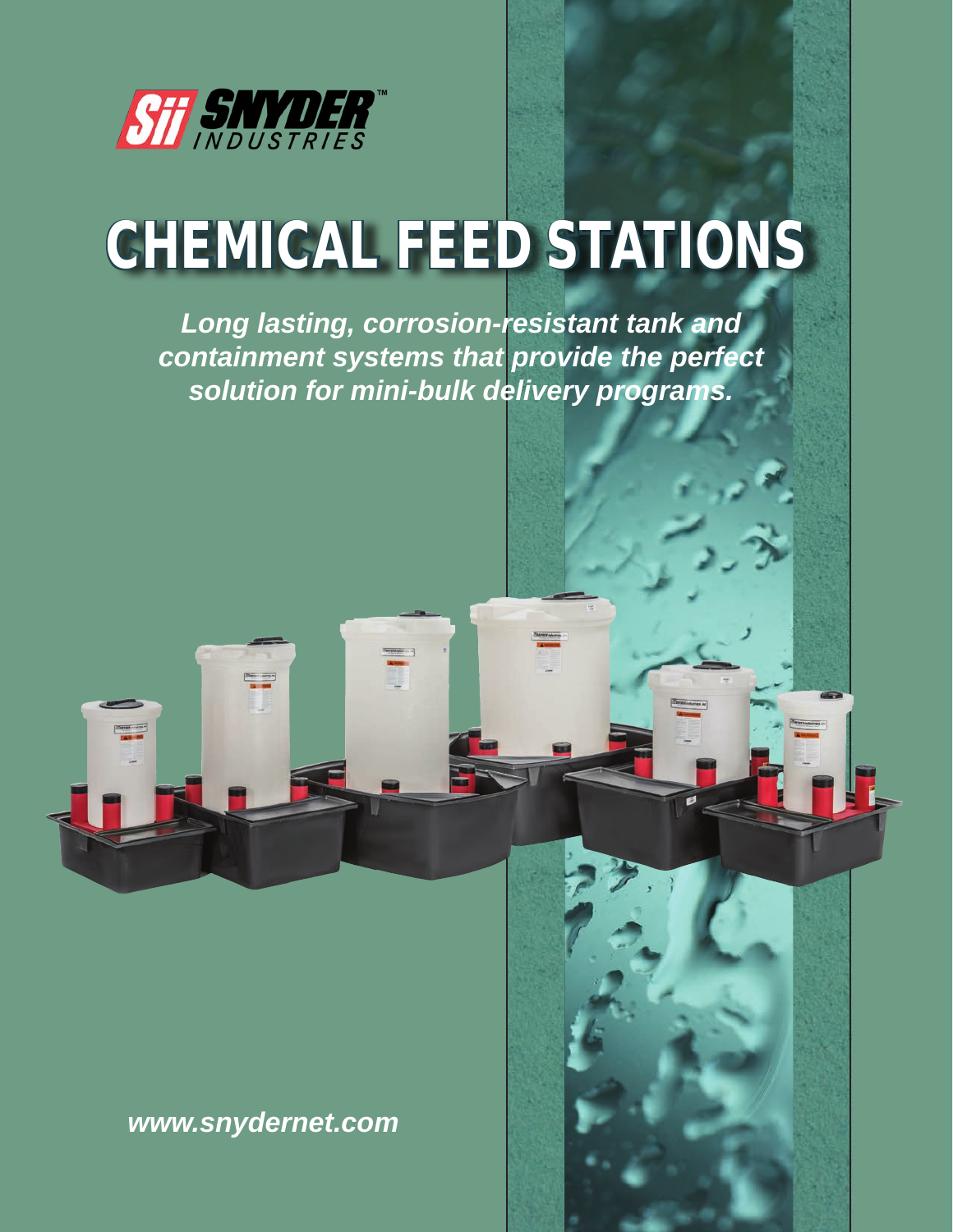## **Chemical Feed Stations**

Complete and ready to use Chemical Feed Stations allow you to handle small amounts of liquids and other chemicals in a safer and more efficient manner than drums. The Chemical Feed Stations can be located close to your customer's use point, thereby eliminating the need for them to move and handle heavy drums and tote bins of hazardous materials, while at the same time eliminating the handling costs and inconvenient disposal of drums and one-way tote bins.

The ready-to-use Chemical Feed Stations are lightweight, easy to handle, and complete with secondary containment. Added features such as molded pump shelves, polyethylene tank stands, custom fitting and accessory packages help to individualize any customer's needs. The Chemical Feed Stations are available with primary tanks constructed of either FDA, ANSI/NSF61 compliant high density linear polyethylene or high density crosslink polyethylene. Stands and containment basins are constructed of high density linear polyethylene.



Snyder Industries is focused on supplying quality chemical container solutions and premier service to our customers significantly improving our customers' safety, environmental, and operating performance. We are committed to satisfying our customers' needs every day.

# ANSI/NSF 61 Certified

### *Tank Specifications*

| Part No.      | <b>Tank</b><br><b>Style</b> | <b>Primary Tank</b><br>Capacity (Gals.) | <b>Containment Tank</b><br>Capacity (Gals.) | <b>Tank Specific</b><br>Gravity | Overall<br>Width" | Overall<br>Length" | Overall<br>Height" | Manway<br>Fill |
|---------------|-----------------------------|-----------------------------------------|---------------------------------------------|---------------------------------|-------------------|--------------------|--------------------|----------------|
| 1000123CF--   | <b>CFS</b>                  | 35                                      | 90                                          | 1.9                             | 36                | 47                 | 36                 | 6 <sup>n</sup> |
| 1000124CFWS-- | CFS w/stand                 | 35                                      | 90                                          | 1.9                             | 36                | 47                 | 52                 | 6 <sup>n</sup> |
| 5680023CF--   | <b>CFS</b>                  | 60                                      | 90                                          | 1.9                             | 36                | 47                 | 42                 | 6 <sup>n</sup> |
| 5680024CFWS-- | CFS w/stand                 | 60                                      | 90                                          | 1.9                             | 36                | 47                 | 58                 | 6 <sup>n</sup> |
| 5690103CF--   | <b>CFS</b>                  | 90                                      | 185                                         | 1.9                             | 43                | 56                 | 40                 | 14"            |
| 5690104CFWS-- | CFS w/stand                 | 90                                      | 185                                         | 1.9                             | 43                | 56                 | 55                 | 14"            |
| 5700103CF--   | <b>CFS</b>                  | 120                                     | 185                                         | 1.9                             | 43                | 56                 | 51                 | 14"            |
| 5700104CFWS-- | CFS w/stand                 | 120                                     | 185                                         | 1.9                             | 43                | 56                 | 67                 | 14"            |
| 5710103CF--   | <b>CFS</b>                  | 150                                     | 185                                         | 1.9                             | 43                | 56                 | 56                 | 14"            |
| 5710104CFWS-- | CFS w/stand                 | 150                                     | 185                                         | 1.9                             | 43                | 56                 | 72                 | 14"            |
| 5720103CF--   | <b>CFS</b>                  | 200                                     | 390                                         | 1.9                             | 62                | 76                 | 56                 | 14"            |
| 5720104CFWS-- | CFS w/stand                 | 200                                     | 390                                         | 1.9                             | 62                | 76                 | 73                 | 14"            |
| 5730103CF--   | <b>CFS</b>                  | 250                                     | 390                                         | 1.9                             | 62                | 76                 | 68                 | 14"            |
| 5730104CFWS-- | CFS w/stand                 | 250                                     | 390                                         | 1.9                             | 62                | 76                 | 84                 | 14"            |
| 5740103CF--   | <b>CFS</b>                  | 275                                     | 390                                         | 1.9                             | 62                | 76                 | 56                 | 18"            |
| 5740104CFWS-- | CFS w/stand                 | 275                                     | 390                                         | 1.9                             | 62                | 76                 | 74                 | 18"            |
| 5750103CF--   | <b>CFS</b>                  | 330                                     | 390                                         | 1.9                             | 62                | 76                 | 68                 | 18"            |
| 5750104CFWS-- | CFS w/stand                 | 330                                     | 390                                         | 1.9                             | 62                | 76                 | 85                 | 18"            |
| 5770103CF--   | <b>CFS</b>                  | 440                                     | 485                                         | 1.9                             | 68                | 83                 | 69                 | 18"            |
| 5770104CFWS-- | CFS w/stand                 | 440                                     | 485                                         | 1.9                             | 68                | 83                 | 87                 | 18"            |

*\*The pump shelf on the 200 to 440 gallon size are two corner triangular shaped shelves. All other sizes have pump shelves full across the end of the containment.*

*\*XLPE systems have XLPE tank and HDLPE rectangular containment basin.* 

*\*Stands are HDLPE polyethylene (red color).*

#### *www.snydernet.com*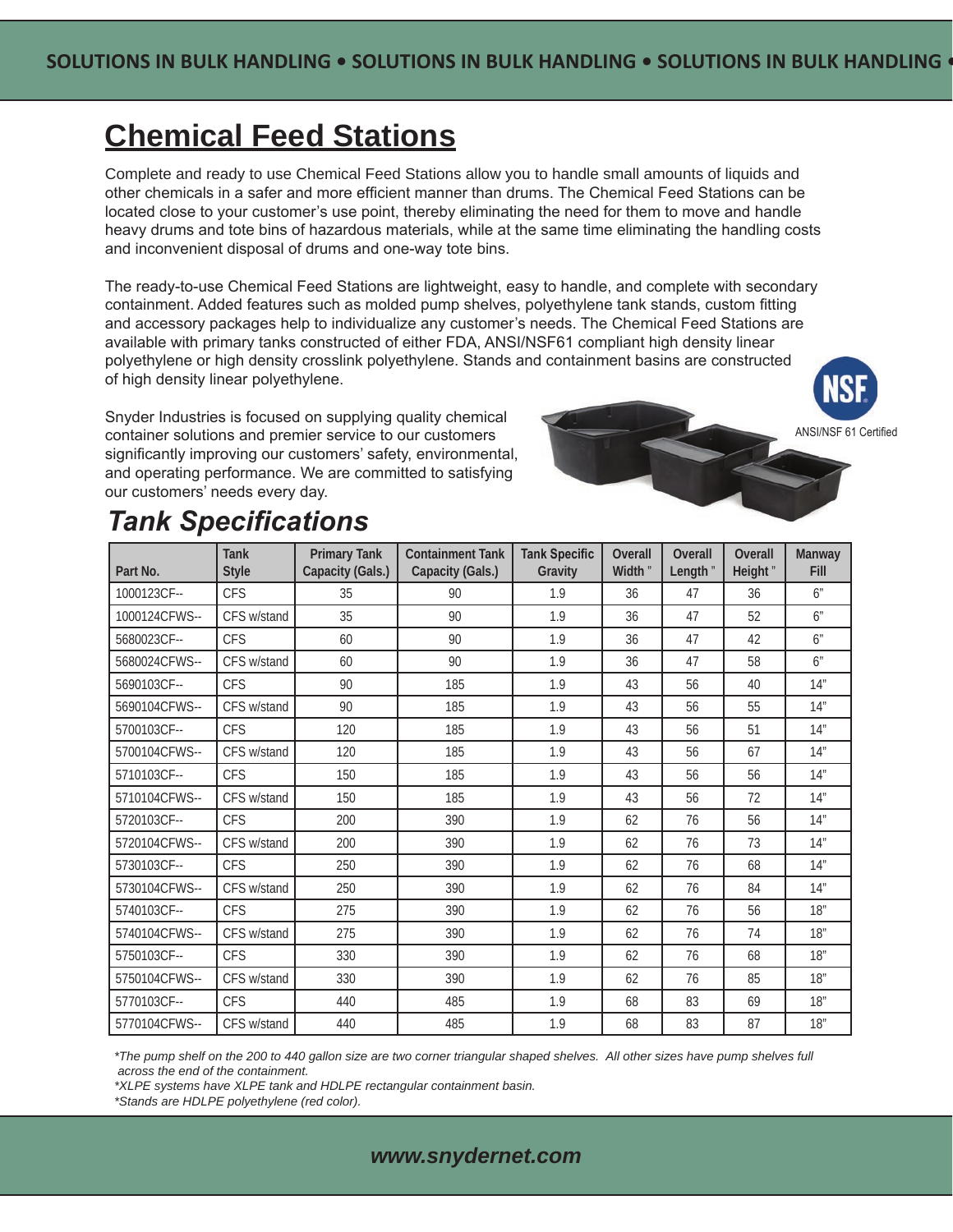

#### **Each Chemical Feed Station includes:**

- Customized storage tank to fit your chemical requirements.
- Secondary spill containment capable of holding a minimum of 110% of primary tanks capacity.
- Tanks have easy-to-read volume marker in gallons and liters.
- Optional pump shelf allows for easy access to the pump.
- Storage tanks are sized to efficiently use storage space.
- Optional accessories available including fittings, drain valves, and level gauges.
- Primary tank also available with optional open top or hinged lids on certain sizes.

#### **Chemical Feed Stations Provide:**

- Containment of primary tank allowing for total reclamation of any spilled chemical.
- Improved inventory control.
- Improved environmental standards.
- Improved housekeeping and maintenance.
- Lightweight, easy-to-handle design.

#### **Chemical Feed Stations Eliminate:**

- Storage and disposal of empty drums and tote bins.
- Storage of hazardous chemicals in uncontained drums and tote bins.
- Movement of drums and tote bins within your plant.
- Drum and tote bin environmental rinse fees.
- Tracking of drum and tote bin deposits.
- Heel Loss...stop throwing away product you have paid for or spending extra time and effort attempting to pour out the unused product remaining in the bottom of the changed out drums.



#### *www.snydernet.com*